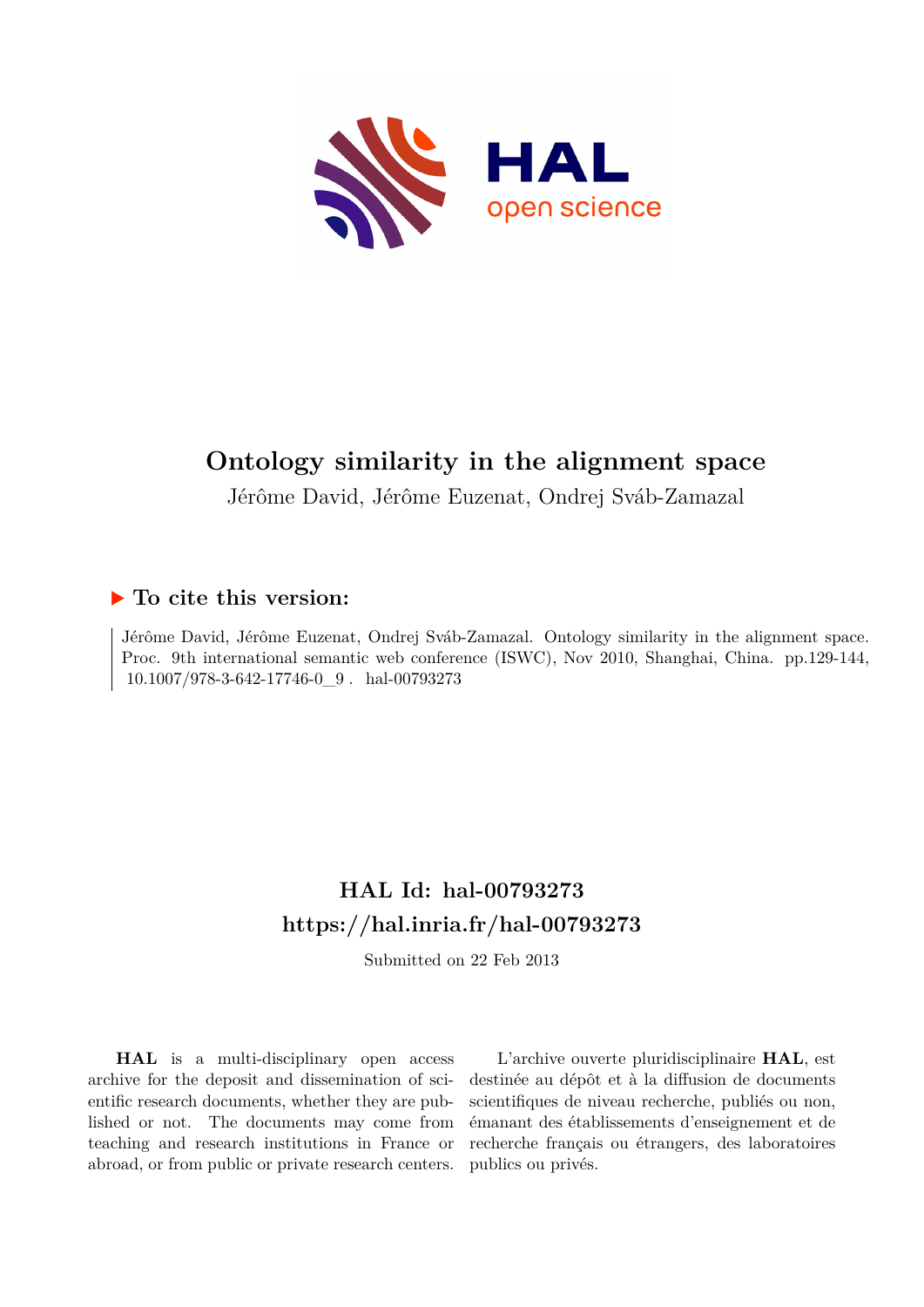## Ontology similarity in the alignment space

Jérôme David $^1$ , Jérôme Euzenat $^1$ , Ondřej Šváb-Zamazal $^2$ 

 $1$ INRIA & LIG Grenoble, France {Jerome.David,Jerome.Euzenat}@inrialpes.fr <sup>2</sup>University of Economics Prague, Czech Republic ondrej.zamazal@vse.cz

Abstract. Measuring similarity between ontologies can be very useful for different purposes, e.g., finding an ontology to replace another, or finding an ontology in which queries can be translated. Classical measures compute similarities or distances in an ontology space by directly comparing the content of ontologies. We introduce a new family of ontology measures computed in an alignment space: they evaluate the similarity between two ontologies with regard to the available alignments between them. We define two sets of such measures relying on the existence of a path between ontologies or on the ontology entities that are preserved by the alignments. The former accounts for known relations between ontologies, while the latter reflects the possibility to perform actions such as instance import or query translation. All these measures have been implemented in the OntoSim library, that has been used in experiments which showed that entity preserving measures are comparable to the best ontology space measures. Moreover, they showed a robust behaviour with respect to the alteration of the alignment space.

## 1 Introduction

There are many uses for measuring the proximity between ontologies, such as finding a representation in which some assertions can be translated or queried. In [1], we compared distances between ontologies based on ontology content. In this paper, we extend this work by distinguishing between measures in an ontology space, obtained by comparing the content of ontologies, and measures in an alignment space, obtained with regard to how the ontologies are related by alignments.

We call alignment space a structure populated by ontologies related by alignments. An alignment expresses relations between entities in the ontologies [2]. More specifically, a distance or similarity measure is alignment-based if it is computed without relying on the content of ontologies, but only on that of the alignments. So, such measures can only be applied when alignments are available, but we assume that the semantic web will have the characteristic of such a space with many ontologies already available and some alignments, sometimes competing, between them.

Alignment space measures may seem more remote from the true distance between ontologies because they do not directly consider ontology content. However, there are cases in which they can be very useful. This is obviously the case when ontologies are not available, e.g., because they are on a closed server, but alignments between these ontologies and others exist. Such unavailable ontologies may be used as a target ontology or as an intermediate ontology (and then alignments may be composed).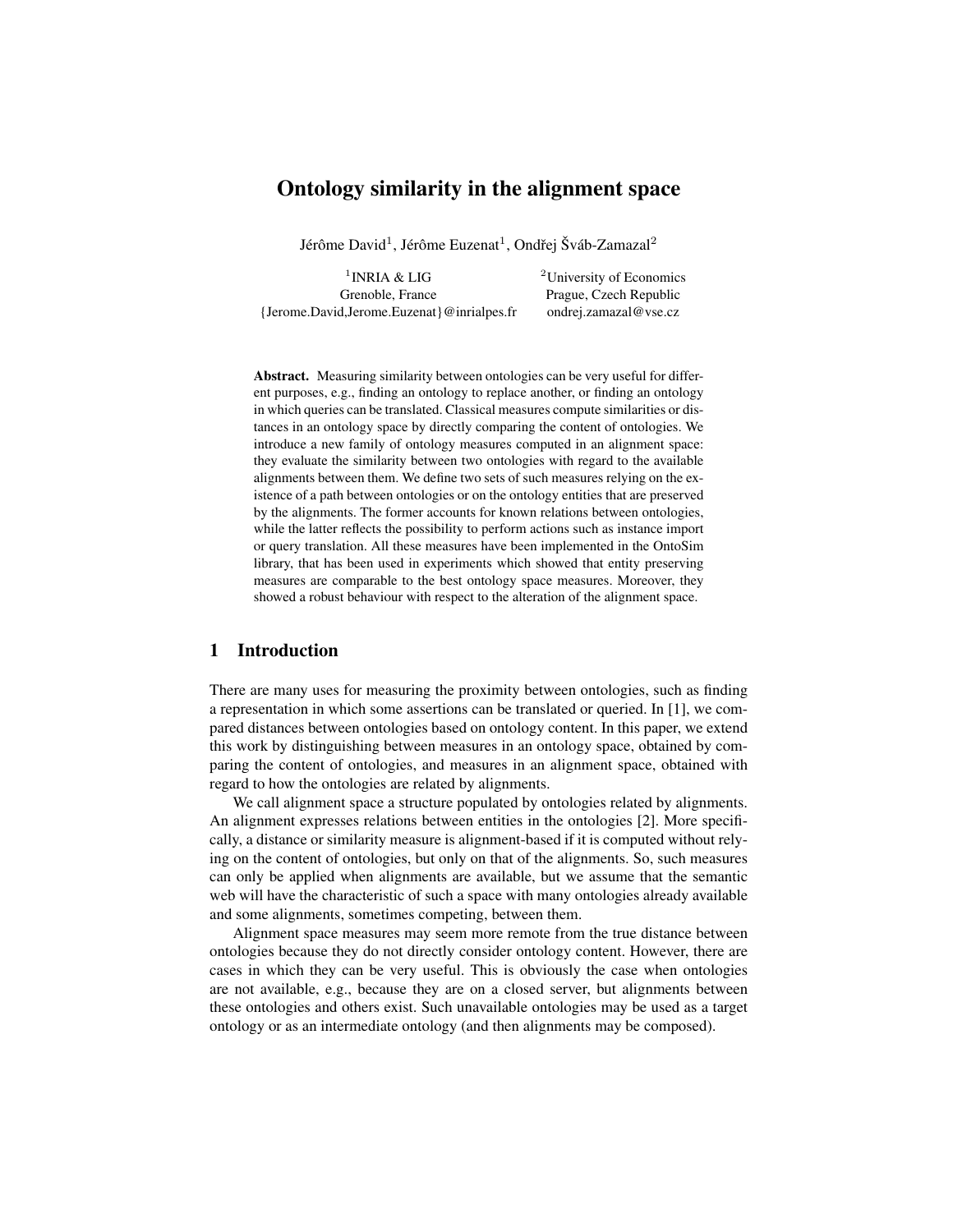This is also the case when the similarity between ontologies has to reflect the ability to transform a statement or a query from one ontology to another, e.g., in semantic peer-to-peer systems or dynamic composition of semantic web services. Since alignment spaces are structured by actual alignments, an alignment space measure is indeed reflecting to some extent the capacity to translate ontology expressions. Such measures are as useful as they can be computed quickly with respect to a particular query or formula. On the other hand, distances in an ontology space only provide a measure of closeness, and an alignment or a mediator remains to be produced.

In addition, even if ontologies are available, such measures may be useful as approximations of the "real distance" which are easier to compute than comparing the ontologies: alignment-based measures can quickly provide a hint on what are the most promising options. Indeed, because they already provide the structure to compute the measure, alignments are faster to compare than elaborate comparison of two ontologies as a whole.

In this paper we investigate the design of proximity measures in alignment spaces. We introduce two families of measures and evaluate them with regard to other measures in ontology spaces. We show that some of these are worth considering.

In the remainder, we first briefly consider the work designed for measuring a distance or a similarity between ontologies (§2) showing that it is exclusively based on the content of ontologies. We then provide general definitions about ontologies, alignments and similarities (§3). This introduces alignment spaces. We then define two families of alignment space measures: measures based on paths (§4) and measures based on coverage ( $\S$ 5). Finally, we provide an experimental evaluation of these measures ( $\S$ 6), showing in particular that coverage-based measures behave comparably to the best ontologybased measures and that they are reasonably robust to data alteration. Complements to this work can be found in [3].

## 2 Related works

Most of the work dealing with ontology measures [4–6] is in reality concerned with concept distances. Such measures are widely used in ontology matching algorithms [2].

[4] introduced a concept similarity based on terminological and structural aspects of ontologies. This very precise proposal combines an edit distance on strings and a structural distance on hierarchies (the cotopic distance). The ontology similarity strongly relies on the terminological similarity. OLA [7] uses a concept similarity for ontology matching. This measure takes advantage of most of the ontological aspects (labels, structure, extension) and selects the maximum similarity. It is thus a good candidate for ontology similarity. The framework presented in [8] provides a similarity combining string similarity, concept similarity – considered as sets – and similarity across usage traces. [5] presents an elaborate framework for comparing concepts in a vector space in which dimensions are primitive concepts. It is said to be extensible to ontologies as well.

Finally, [6] more directly considered metrics evaluating ontology quality. This is nevertheless one step towards semantic measures since they introduce normal forms for ontologies which could be used for developing syntactically neutral measures.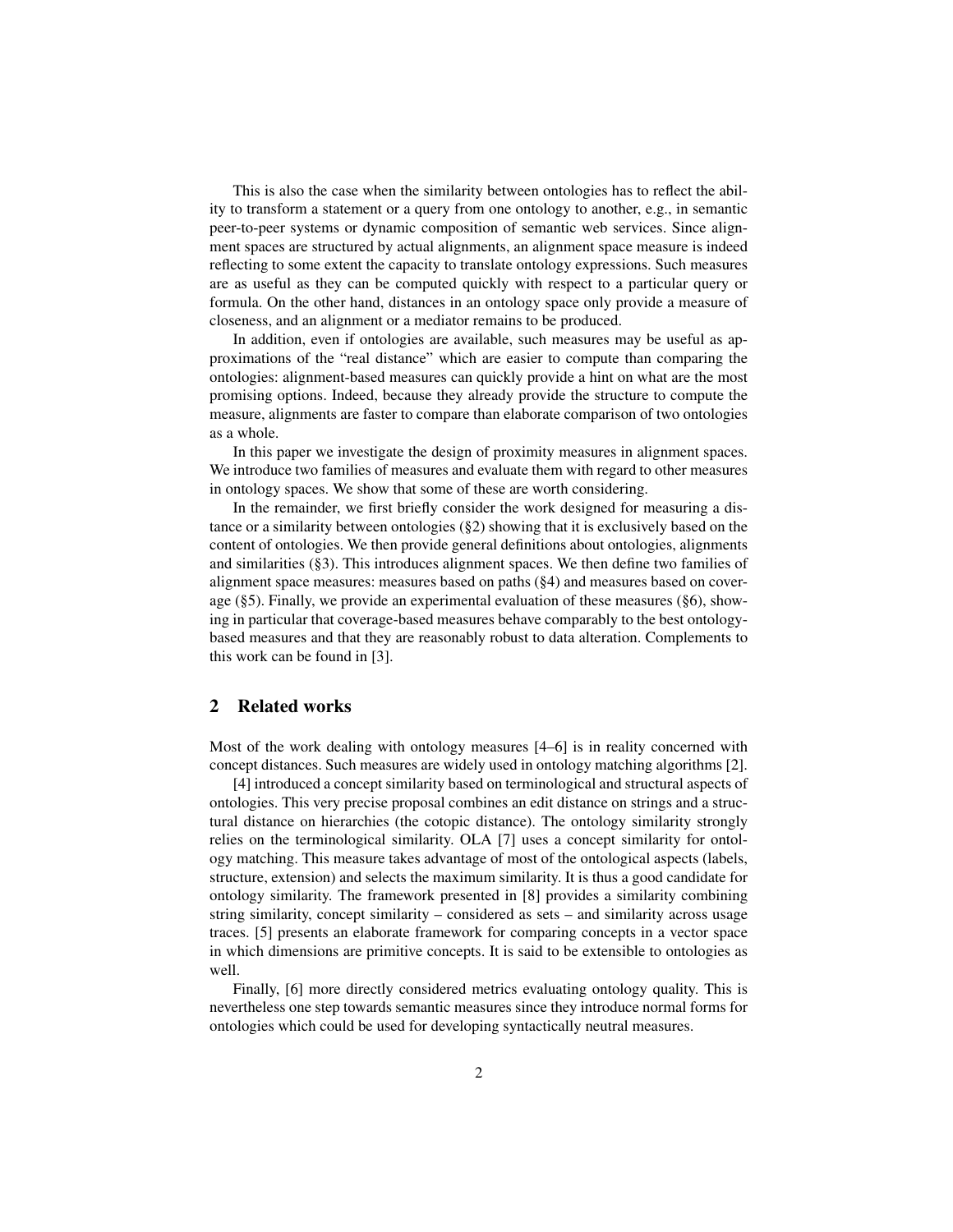These works generally rely on elaborate distance or similarity measures between concepts and they extend these measures to distances between ontologies. This extension is often considered as straightforward, although, there are many ways to do so. In [1], we have explicitly proposed and evaluated a collection of ontology distances and similarities based on the comparison of the content of ontologies.

[9] investigated ontology agreement which is used as a measure for choosing compatible ontologies. It can be seen as another kind of distance or similarity between ontologies. However, the way agreement/disagreement is computed is still based on ontology content; alignments are only used for identifying connected entities which are not immediately comparable, hence they are neutral. Link frequency – inverse dataset frequency [10] is a "popularity" measure which relies on references between datasets. Although it does not consider explicitly alignments and is not meant to be a similarity, it uses techniques related to our coverage-based measures.

The present paper provides and evaluates measures which, contrary to all the cited ones, are based on alignments between ontologies, hence the term "alignment space".

## 3 Ontologies, alignment spaces and similarities

In this section, we introduce the ingredients which will be used for defining alignment space measures: ontologies and alignments, alignment spaces and finally the notion of similarity.

#### 3.1 Ontologies and alignments

We will use very simple definitions of ontologies and alignments. In particular, we will consider an ontology o represented as a set of named entities  $Q_L(o)$ . These entities could be classes (C), properties (P) or individuals (I):  $Q_L(o) = C \cup P \cup I$ .

Alignments express correspondences between entities belonging to different ontologies. Here we will only use a simplified version of alignments; a more complete definition and discussion can be found in [2]. Simple alignments contain correspondences in which entities are the ontology vocabulary and the relations between entities are equivalence (=) or subsumption ( $\sqsubseteq$ ,  $\sqsupseteq$ ).

Definition 1 (Simple alignment). *Given two ontologies o and o'*, a simple alignment *is a set of triples*  $\langle e, e', r \rangle$ *, such as:* 

 $- e \in Q_L(o)$  and  $e' \in Q_{L'}(o')$  are named entities issued from the ontologies;  $- r \in \{ =, \sqsubseteq, \sqsupseteq \}.$ 

The correspondence  $\langle e, e', r \rangle$  asserts that the relation r holds between the ontology entities  $e$  and  $e'$ .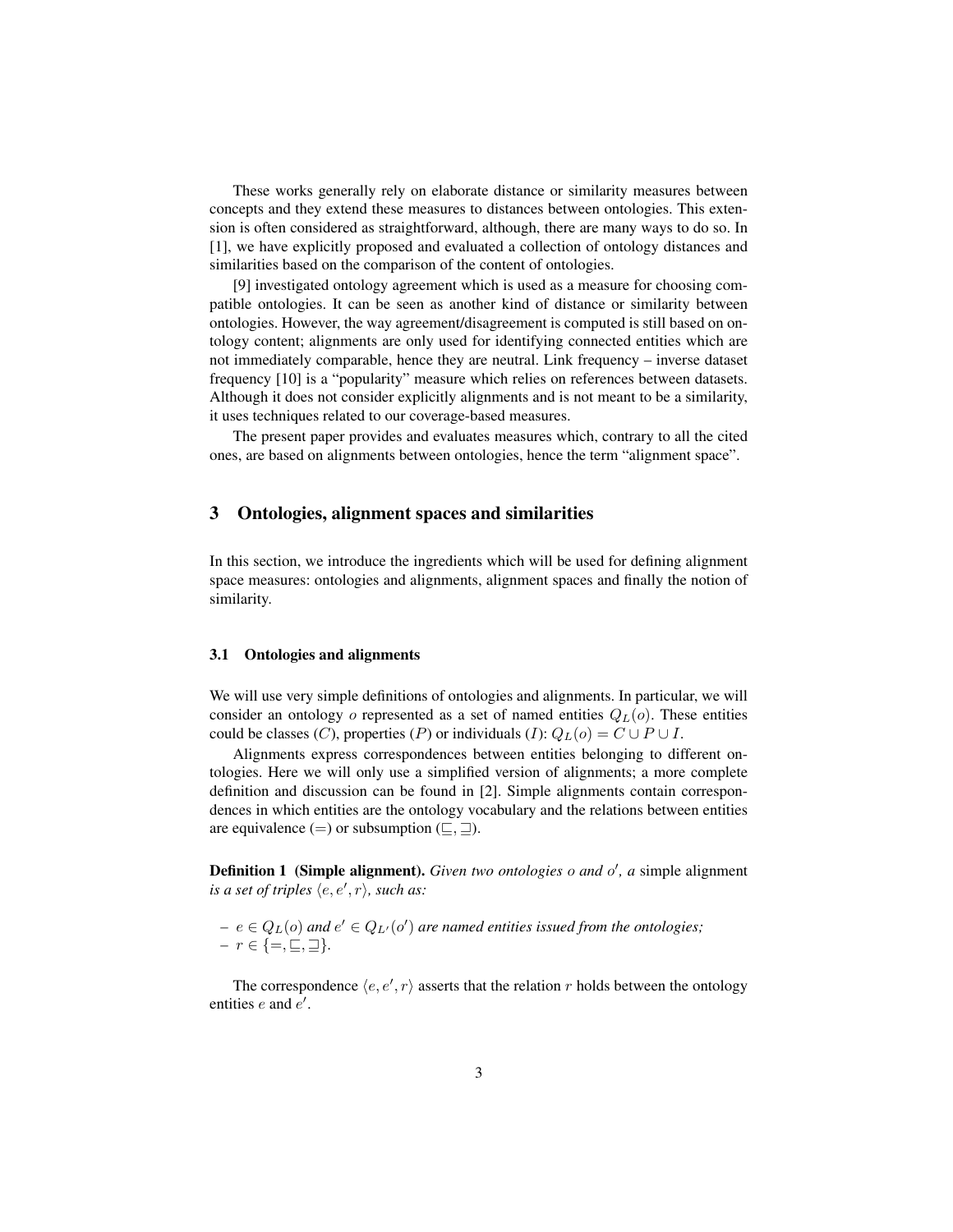*Example 1.* In Figure 1, the alignments are as follows:

$$
A_{1,2} \text{ is } \{ \langle a_1, a_2, = \rangle, \langle b_1, b_2, = \rangle, \langle c_1, c_2, = \rangle \}
$$
  
\n
$$
A_{1,3} \text{ is } \{ \langle d_1, d_3, = \rangle, \langle e_1, e_3, = \rangle \}
$$
  
\n
$$
A_{2,3} \text{ is } \{ \langle c_2, c_3, = \rangle, \langle d_2, d_3, \underline{\square} \rangle, \langle e_2, e_3, \underline{\square} \rangle \}
$$
  
\n
$$
A_{2,4} \text{ is } \{ \langle a_2, a_4, = \rangle, \langle b_2, b_4, = \rangle, \langle c_2, c_4, = \rangle \}
$$
  
\n
$$
A_{3,4} \text{ is } \{ \langle c_3, c_4, = \rangle, \langle d_3, d_4, = \rangle, \langle e_3, e_4, = \rangle \}
$$

We use the notation  $A(s)$  for the action of replacing any ontology entity of a set of entities s by the term it is in correspondence through A if any (otherwise, the entity is simply skipped). More precisely, the replacement is performed if there is a unique correspondence for each entity in s with a relation belonging to a set of relations  $\theta$ . Depending on the task for which the measure is performed  $\theta$  may be different. For instance, if the task is to transform a query, then taking  $\theta = \{\equiv\}$  provides exact transformations. However, if completeness is not a concern but correctness is, using  $\theta = \{\equiv, \exists\}$  provides more options for transforming entities which remain correct (because it selects a subclass of the initial one). This is the value of  $\theta$  used in the examples.

Definition 2 (Application of an alignment). *Given* A *a functional alignment, i.e., an alignment in which each entity appears at most once,* θ *a set of relations and* s *a set of ontology entities, the application of A to s denoted by*  $A(s)$  *is*<sup>1</sup>:

$$
A(s) = \{e' | \exists! \langle e, e', r \rangle \in A \text{ such that } e \in s \land r \in \theta\}
$$

*Example 2.* Given the alignments of Example 1,  $A_{1,2}(\{a_1, c_1, e_1\}) = \{a_2, c_2\}$  Alignments can be used in both ways through the inverse operation  $(^{-1})$ , such that  $\sqsubseteq^{-1}$  is  $\sqsupseteq$ , and  $=^{-1}$  is  $=$ . For instance,  $A_{2,3}^{-1} = \{\langle c_3, c_2, = \rangle, \langle d_3, d_2, \sqsubseteq \rangle, \langle e_3, e_2, \sqsupseteq \rangle\}$  can be used for converting queries from  $o_3$  to  $o_2$ .

#### 3.2 Alignment space

We call "alignment space" a set of ontologies and a set of alignments between these ontologies. Measuring proximity in a frozen alignment space allows for grounding the measure on actual alignments instead of non existing potential alignments.

**Definition 3** (Alignment space). An alignment space  $\langle \Omega, \Lambda \rangle$  is made of a set  $\Omega$  of *ontologies and a set* Λ *of simple alignments between ontologies in* Ω*. We denote as*  $\Lambda$ ( $o, o'$ ) the set of alignments in  $\Lambda$  between  $o$  and  $o'$ .

An alignment space can be represented as a multigraph<sup>2</sup>  $G_{\Omega,\Lambda}$  in which ontologies are vertices and alignments are edges. Figure 2 (left) represents the graph corresponding to the alignments and ontologies of Figure 1.

<sup>&</sup>lt;sup>1</sup> The notation  $\exists!$  stands for "there exists a unique".

<sup>&</sup>lt;sup>2</sup> A multigraph is needed, because there may be several alignments available between two ontologies.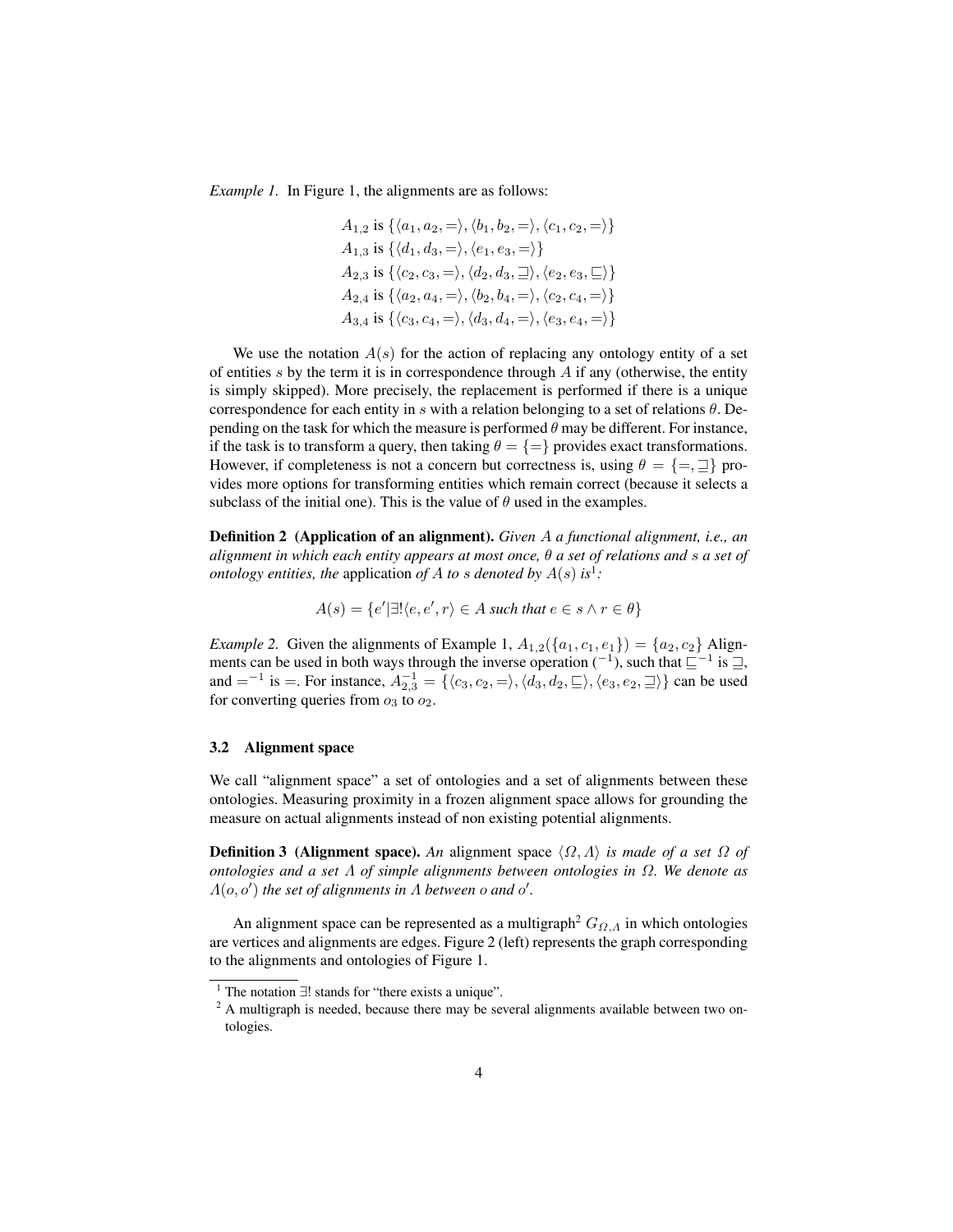

**Fig. 1.** Five ontologies ( $o_1$ ,  $o_2$ ,  $o_3$ ,  $o_4$  and  $o_5$ ) and five alignments ( $A_{1,2}$ ,  $A_{1,3}$ ,  $A_{2,3}$ ,  $A_{2,4}$  and  $A_{3,4}$ ).

It is possible to define the operation of inverse of an alignment  $($ <sup>-1</sup> $)$ , composition of two consecutive alignments  $\langle \cdot \rangle$  and union of two alignments between the same ontologies (∪) [11]. The inverse, composition or union closure of an alignment space is obtained by applying these operations to all possible (pairs of) alignments within the space until they do not generate any new alignments. The semantics of a closed space is the same as the initial space.

A path is simply defined as a path in  $G_{\Omega,\Lambda}$ .

Definition 4 (Path). *Given a set of alignments* Λ*, a* path π *in* Λ *is a finite sequence of alignments*  $A_1 \cdot ... A_n$  *such that for each*  $i \in [1, n-1]$ ,  $A_i \in \Lambda(o_i, o'_i)$  *and*  $A_{i+1} \in$  $\Lambda(o_{i+1}, o'_{i+1})$ ,  $o'_{i} = o_{i+1}$ . The set of paths in an alignment space is named  $\Pi$  and *the set of paths starting at an ontology* o *and ending at an ontology* o 0 *is identified by*  $\Pi(o, o').$ 

*Example 3.* For instance,  $\Pi(o_1, o_4)$  contains the four following acyclic paths:  $A_{1,2}$ .  $A_{2,4}$ ,  $A_{1,3}$   $\cdot$   $A_{3,4}$ ,  $A_{1,2}$   $\cdot$   $A_{2,3}$   $\cdot$   $A_{3,4}$  and  $A_{1,3}$   $\cdot$   $A_{2,3}^{-1}$   $\cdot$   $A_{2,4}$ .

We extend the notation  $A(s)$  to paths. If  $\pi = A_1 \cdot \ldots \cdot A_n$ , then  $|\pi| = n$  and  $\pi(s) =$  $A_n(\ldots A_1(s)\ldots).$ 

**Definition 5** (Application of a path). *Given*  $\pi = A_1 \cdot \ldots \cdot A_n$  *a functional path,*  $\theta$  *a set of relations and s a set of ontology entities, the application of*  $\pi$  *to s denoted by*  $\pi(s)$  *is:* 

$$
\pi(s) = \{e_n | \forall i \exists! \langle e_{i-1}, e_i, r \rangle \in A_i \text{ such that } e_0 \in s \land r \in \theta\}
$$

By convention, we introduce the empty path  $\epsilon$  from one ontology to itself, such that  $\epsilon(s) = s$  and  $|\epsilon| = 0$ . We note  $o \in \pi$  if o is one of the ontologies involved in an alignment of the path  $\pi$ . There may be an infinite number of paths due to circuits in the graph.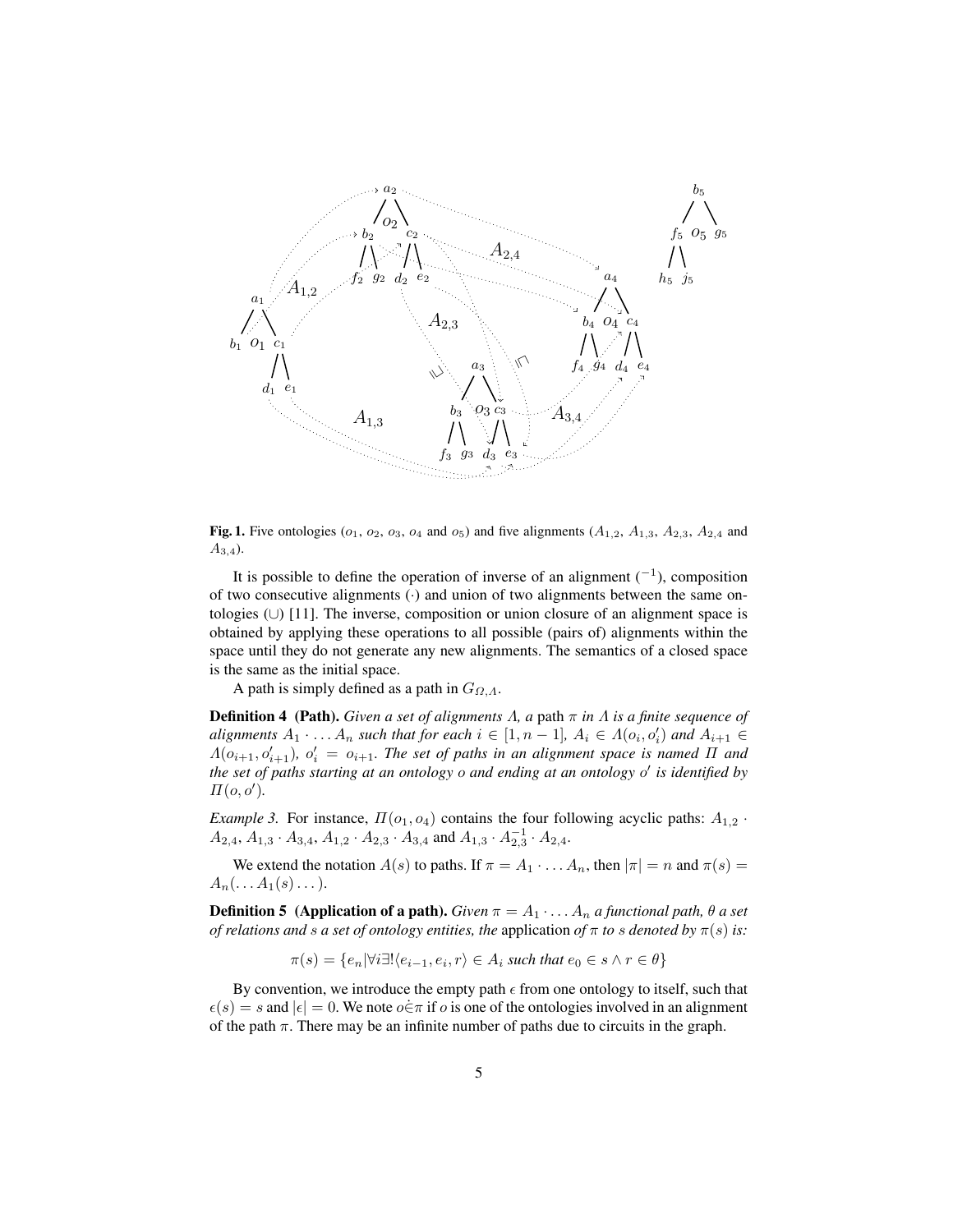#### 3.3 Algebraic similarity properties

We consider ontology measures which are functions from two ontologies to a scalar domain. We use the term "measure" for both similarities and dissimilarity. A similarity is a a real positive function  $\sigma$  of two ontologies which is as large as ontologies are similar. It is defined as follows.

**Definition 6 (Similarity).** A similarity  $\sigma$  :  $\Omega \times \Omega \rightarrow \mathbb{R}$  *is a function from a pair of entities to a real number expressing the similarity between two objects such that:*

| <i>(positiveness)</i> | $\forall o, o' \in \Omega, \sigma(o, o') \geq 0$                                      |
|-----------------------|---------------------------------------------------------------------------------------|
| (maximality)          | $\forall o \in \Omega, \forall o', o'' \in \Omega, \sigma(o, o) \geq \sigma(o', o'')$ |
| (symmetry)            | $\forall o, o' \in \Omega, \sigma(o, o') = \sigma(o', o)$                             |

Some authors consider a 'non symmetric (dis)similarity' [12]; we then use the term non symmetric measure or pre-similarity. All the measures presented in this paper are pre-similarities and labelled as such. However, if applied to a symmetrically closed space, they become similarities.

Very often, the measures are normalised. This is especially useful when the dissimilarity of different kinds of entities must be compared. Reducing each value to the same scale in proportion to the size of the considered space is the common way to normalise.

Definition 7 (Normalised measure). *A measure is said to be* normalised *if it ranges over the unit interval of real numbers* [0 1]*.*

We consider only normalised measures and assume that a measure between two ontologies returns a real number between 0 and 1.

In the remainder, we define measures based on the structure of alignment spaces instead of relying directly on the ontology content. A first approach, considers alignment spaces as graphs and the proximity between ontologies is based on their topology (§4). Another family of measures is based on the capacity of alignments to cover a large proportion of the ontology entities as well as to keep them distinct (§5).

## 4 Path-based measures

The first kind of similarity between two ontologies may be based on paths between these ontologies in the graph  $G_{\Omega,\Lambda}$ . In fact, the existence of a path guarantees that it is possible to transform queries from one ontology to another. This can be refined by considering different values if the path is made of zero, one or several alignments:

#### Definition 8 (Alignment path pre-similarity).

$$
\sigma_{ap}(o, o') = \begin{cases}\n1 & \text{if } o = o' \\
2/3 & \text{if } o \neq o' \text{ and } \Lambda(o, o') \neq \emptyset \\
1/3 & \text{if } o \neq o' \text{ and } \Lambda(o, o') = \emptyset \text{ and } \Pi(o, o') \neq \emptyset \\
0 & \text{otherwise}\n\end{cases}
$$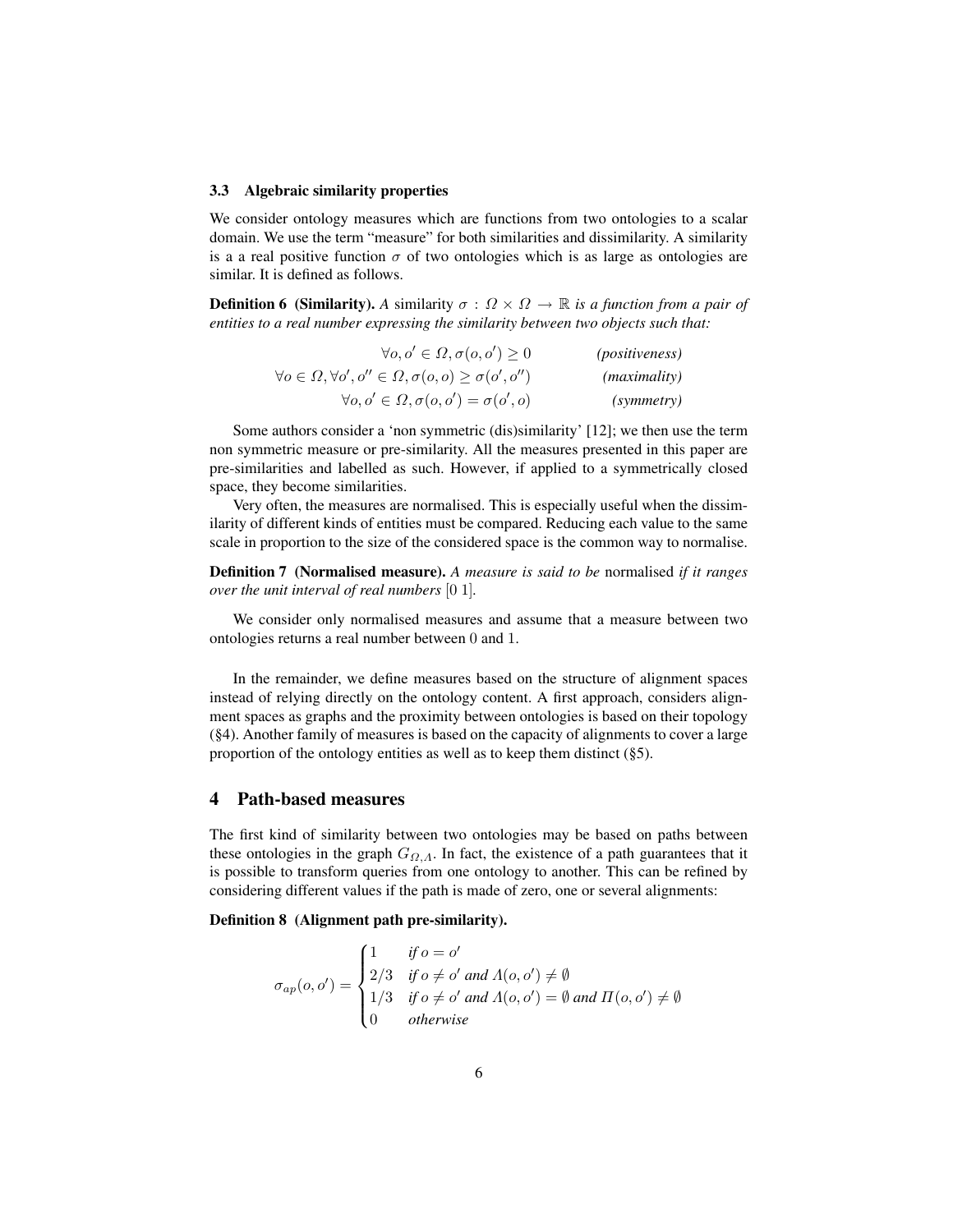*Example 4.* From the alignment space of Figure 1, we can see that  $\sigma_{ap}(o_1, o_2) = 2/3$ because there is an alignment between  $o_1$  and  $o_2$ ,  $\sigma_{ap}(o_1, o_4) = 1/3$  because there are paths between  $o_1$  and  $o_4$ , and  $\sigma_{ap}(o_4, o_1) = 1/3$  because there are also paths using inverse operations. All the values are given in Figure 2.

Such a measure is minimal between two non connected ontologies and it is normalised. It is symmetric as long as alignments are considered symmetric, i.e., as soon as an alignment A is available, it is assumed that  $A^{-1}$  is available as well. It is relatively easy to compute and it reflects the possibility to propagate information between two ontologies. However, it is not very precise in the number of transformations that may have to be performed to propagate this information.

So, a natural measure depends on the shortest path in the graph  $G_{\Omega,\Lambda}$ . Indeed, the fewer alignments are applied to a query, the more it is expected that it is an accurate translation (in first approximation).

Definition 9 (Shortest alignment path pre-similarity). *Given an alignment space*  $\langle \Omega, \Lambda \rangle$ , the shortest alignment path pre-similarity  $\sigma_{\text{snap}}$  *between two ontologies*  $o, o' \in$  $\Omega$  is the complement to 1 of the length of the shortest path between o and o' in  $G_{\Omega,\Lambda}$ :

$$
\sigma_{sap}(o, o') = \begin{cases} 1 - \frac{\min_{\pi \in \Pi(o, o')} |\pi|}{\varnothing_{\Omega, \Lambda}} & \text{if } \Pi(o, o') \neq \emptyset \\ 0 & \text{otherwise} \end{cases}
$$

In order to normalise the similarity,  $\mathcal{O}_{\Omega,\Lambda}$  can either be the size of  $|\Omega|$ , or the diameter of  $G_{\Omega,\Lambda}$ , i.e., the length of the longest shortest path, plus 1.

*Example 5.* From the alignment space of Figure 1, if we take the size of the network as  $(\varnothing_{\Omega,\Lambda} = |\Omega| = 5)$ ,  $\sigma_{\text{snap}}(o_1, o_2) = 4/5$  because there is an alignment between  $o_1$  and  $o_2$  which is a path of length 1,  $\sigma_{\text{sup}}(o_1, o_4) = 3/5$  because the shortest path between  $o_1$  and  $o_4$ , e.g., through  $o_2$ , is of length 2, and  $\sigma_{\text{snap}}(o_4, o_1) = 3/5$  because one can take the converse of the previous path. All the values are given in Figure 2.

The computation of this measure is not significantly more expensive than the computation of the alignment path pre-similarity. The shortest alignment path pre-similarity is more precise because it depends on the minimum necessary transformations between the two ontologies.

However, an alignment between two ontologies can be just empty: this does not mean that the ontologies are very close but rather that they are very different. Even if alignments are not empty, this measure does not tell how much of an ontology is preserved through the translation. Indeed, considering the alignment space of Figure 2, it shows that for both measures,  $o_4$  is farther from  $o_1$  than  $o_3$ , however, if one looks at the alignments in Figure 1, the composition of  $A_{1,2}$  and  $A_{2,4}$  preserves more information than the alignment  $A_{1,3}$ . This is the reason why we consider more precise measures.

### 5 Coverage-based measures

If we want to go further in measuring the precise proximity for querying applications, it may be useful to consider the ratio of elements of the ontology which are covered by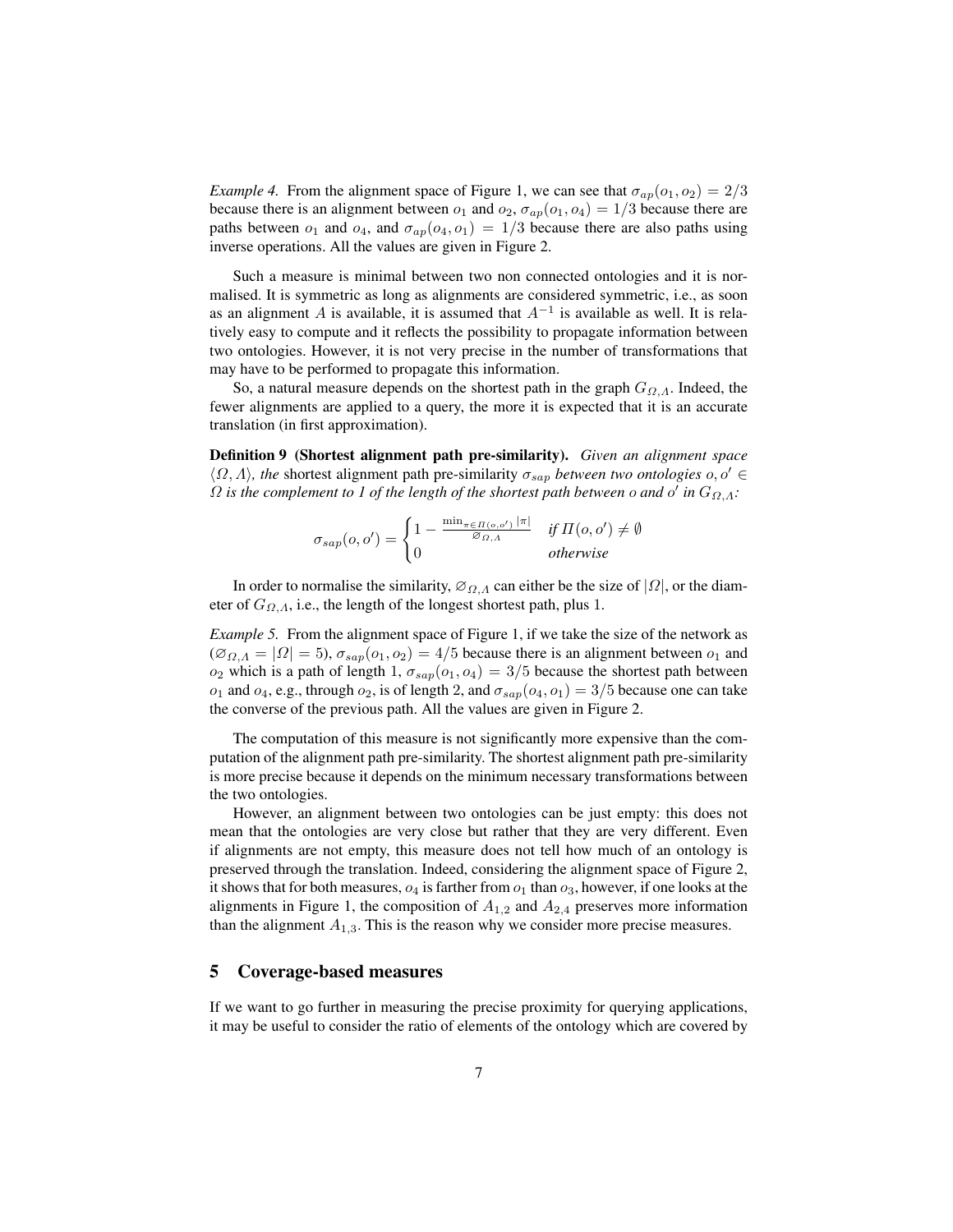|                    | 05 |  |  | $\sigma_{ap}$ $o_1$ $o_2$ $o_3$ $o_4$ $o_5$ |  | $\sigma_{sap}$ $o_1$ $o_2$ $o_3$ $o_4$ $o_5$ |  |  |  |
|--------------------|----|--|--|---------------------------------------------|--|----------------------------------------------|--|--|--|
| $x^{3}$ $\sqrt{2}$ |    |  |  | $o_1$   1 2/3 2/3 1/3 0                     |  | $o_1$   1 4/5 4/5 3/5 0                      |  |  |  |
|                    |    |  |  | $o_2$ 2/3 1 2/3 2/3 0                       |  | $o_2$  4/5 1 4/5 4/5 0                       |  |  |  |
| $o_1$              |    |  |  | $o_3$ 2/3 2/3 1 2/3 0                       |  | $o_3$  4/5 4/5 1 4/5 0                       |  |  |  |
|                    |    |  |  | $o_4$   1/3 2/3 2/3 1 0                     |  | $Q_4$   3/5 4/5 4/5 1 0                      |  |  |  |
|                    |    |  |  | $o_5$   0 0 0 0 1                           |  | $o_5$   0 0 0 0 1                            |  |  |  |

Fig. 2. Alignment space (left) corresponding to Figure 1 and the corresponding path-based measures (right).  $\sigma_{sap}$  is computed with  $\varnothing_{Q,A} = |\Omega| = 5$  (using the length of the longest shortest path (2) plus 1 would have given the same results as  $\sigma_{ap}$  in this case).

an alignment. In fact this can be applied to any set of elements, not just an ontology. Hence the coverage can be given with regard to an ontology entity (the ratio is 1 or 0), to a query or to an ontology. It corresponds to the percentage of entities which have an image through the alignment.

Definition 10 (Alignment coverage). *Given a set of ontology entities* s *over an ontol-* $\log y$  o, a set of relations  $\theta$ , and an alignment  $A \in \Lambda$  ( $o, o'$ ), the coverage of s by A is *given by:*

$$
cov(s, A) = \frac{|\{e \in s | \exists \langle e, e', r \rangle \in A \land r \in \theta\}|}{|s|}
$$

*Example 6.* In Figure 3, the coverage of alignment  $A_{0-4}$  is 2/3 because out of a, b and  $c$ , only  $b$  and  $c$  are covered by the alignment.

There is a second important notion which is the ability for the alignment to preserve the difference between entities which are deemed different in the source ontology. The alignment distinguishability measure is the proportion of matched entities which are kept distinct. This could be considered as preservation of information.

Definition 11 (Alignment distinguishability). *Given a set of ontology entities* s *over an ontology o, a set of relations*  $\theta$ *, and an alignment*  $A \in \Lambda(o, o')$ *, the distinguishability (or separability) of* s *by* A *is given by:*

$$
sep(s, A) = \frac{|\{e' | \exists \langle e, e', r \rangle \in A \land e \in s \land r \in \theta\}|}{|\{e \in s | \exists \langle e, e', r \rangle \in A \land r \in \theta\}|}
$$

*Example 7.* In Figure 3, the distinguishability of alignment  $A_{0-4}$  is 1/2 because out of b and c covered by the alignment, there remain only one image in  $A_{0-4}(\{b, c\})$ .

For functional alignments, separability remains smaller than 1. These two notions are obviously tied to the concepts of existence and injectivity of a function. *cov* depends on  $Q_L(\rho)$  alone, while sep also depends on  $Q_{L'}(\rho')$ , hence these measures cannot be reduced to one another.

In the following, we use a measure which accounts for both coverage and distinguishability at once: instead of making the count of ontology entities which have an image by the alignment, we only count those distinct images. Hence the lack of distinguishability automatically lowers the returned value.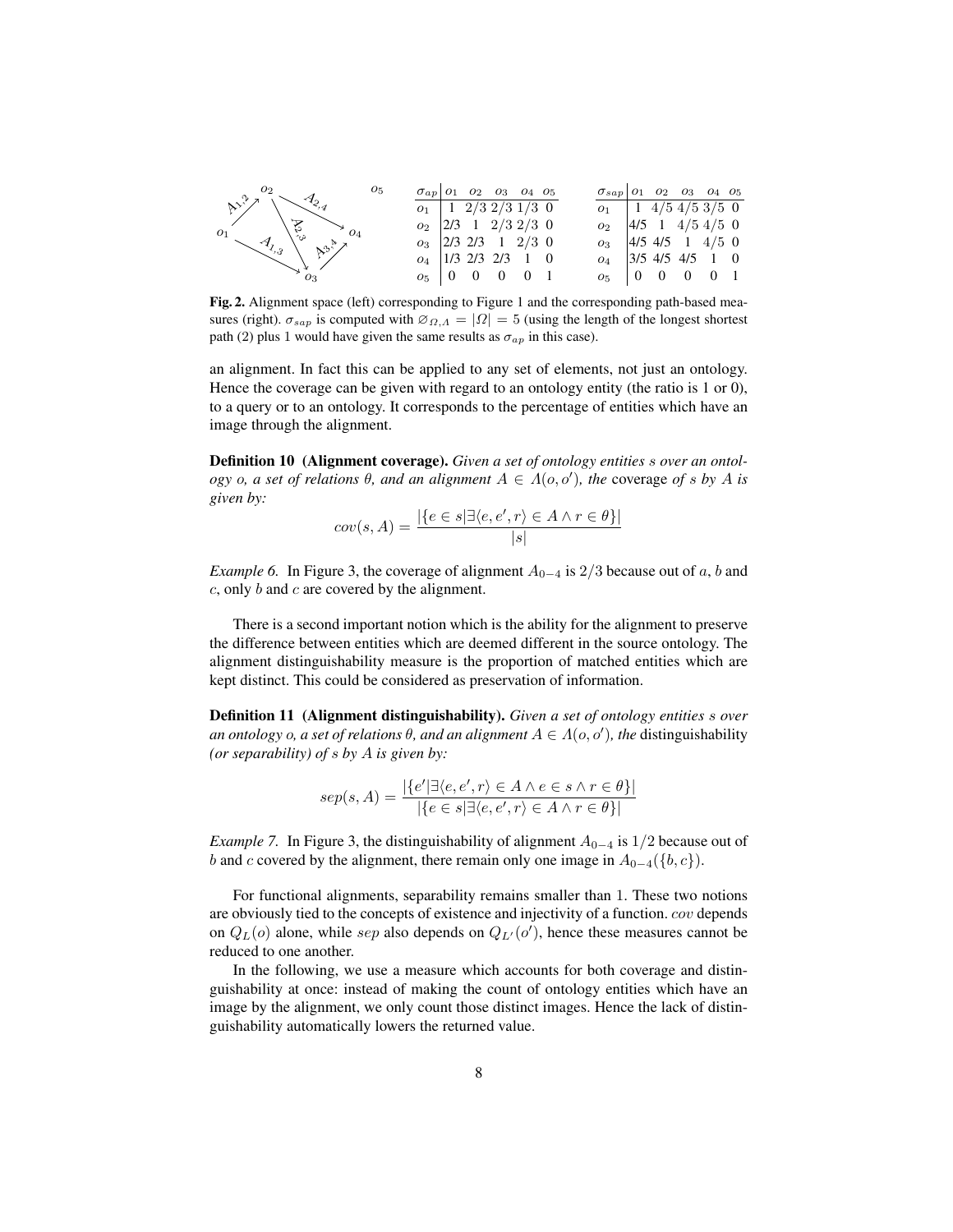Definition 12 (Alignment coverage distinguishability). *Given a set of ontology entities s over an ontology o and an alignment*  $A \in \Lambda$  (*o, o'*), the coverage distinguishability *of* s *by* A *is given by:*

$$
covdis(s, A) = cov(s, A) \times sep(s, A) = \frac{|A(s)|}{|s|}
$$

*Example 8.* In Figure 3, the coverage distinguishability of alignment  $A_{0-4}$  is 1/3 because out of a, b and c, there remain only one image in  $A_{0-4}(\{a, b, c\})$ . Other examples, are provided in Figure 3.

This measure can easily be extended to paths. If we still retain functional paths, the relation between *cov*, sep and *covdis* of Definition 12 still holds for paths. Figure 3 shows the differences between the three measures.



Fig. 3. Simple alignments (left) and the corresponding coverage and distinguishability measures (right).

#### 5.1 Largest coverage

The natural measure is that of largest coverage.

**Definition 13** (Largest covering pre-similarity). *Given an alignment space*  $\langle \Omega, \Lambda \rangle$ , *the* largest covering pre-similarity  $\sigma_{lc}$  *between two ontologies*  $o, o' \in \Omega$  *is* 

$$
\sigma_{lc}(o, o') = \max_{A \in \Lambda(o, o')} covdis(o, A)
$$

Such a measure is clearly not symmetric, even if the alignment is only made of equalities: the ratio depends on the size of the source ontology, independently of the target ontology. It is not definite either: if all information is preserved and distinguishable, the similarity will be 1 though the ontologies are not the same.

We have applied this measure to direct alignments and not to paths. However, it may be that a path better covers and preserves the ontology entities than a direct alignment.

For instance, if there were a direct alignment  $A_{1,4} = \{ \langle a_1, a_4, = \rangle \}$  from  $o_1$  to  $o_4$ . Then the coverage would be 1/5, while the coverage provided by the path  $A_{1,2} \cdot A_{2,4}$ is 3/5. In that respect,  $o_4$  is closer to  $o_1$  than  $o_3$  is.

Hence, it is necessary to apply the measure to the paths which lead to an ontology. Composing the measures obtained by the alignments in order to get the measure for the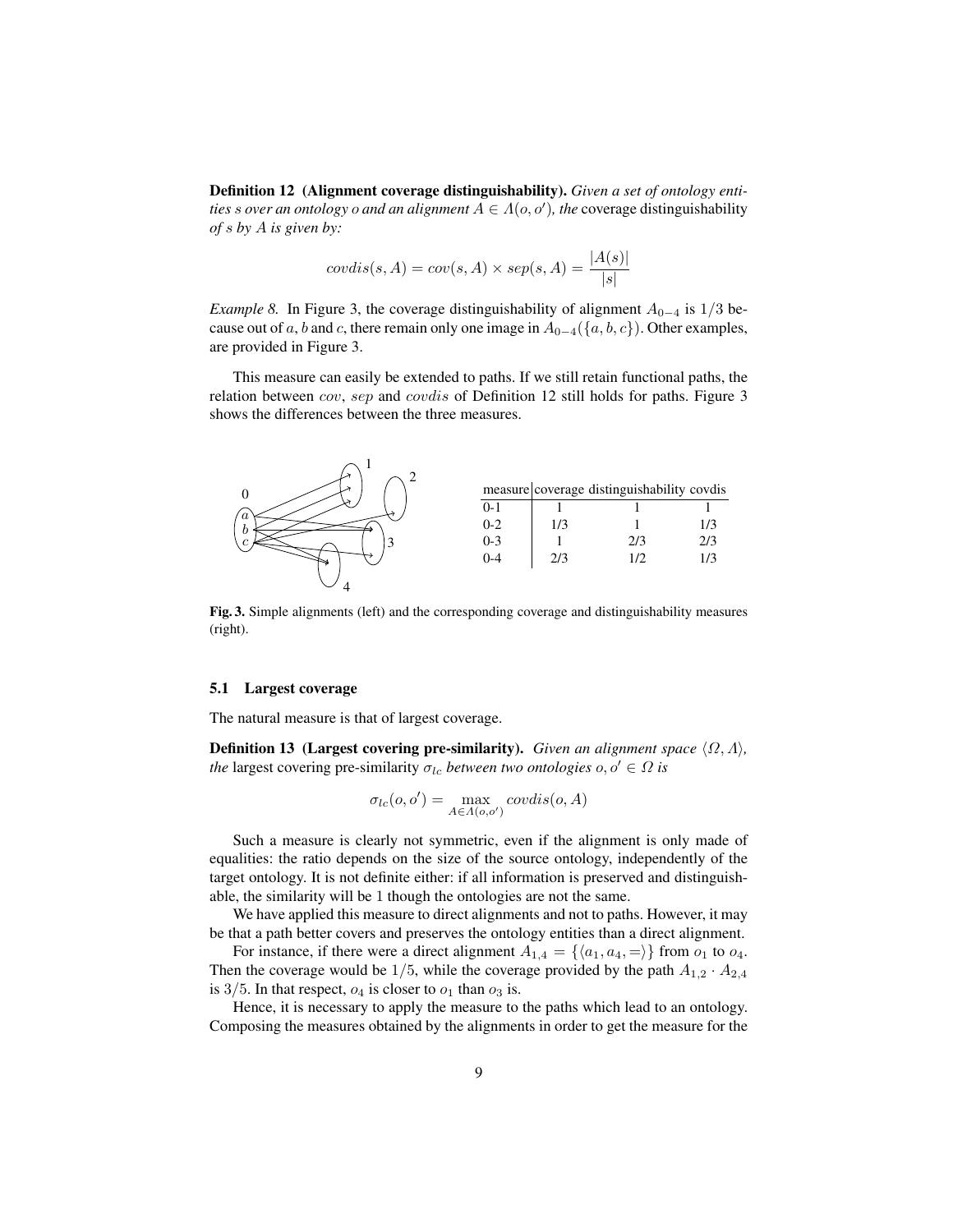path is not sufficient. Indeed, if two alignments have a similarity of 80%, the similarity of their compound alignment can be anything between 0% and 80%. We have computed the product of the similarity as the  $\sigma_{\times l_c}$  in Table 1.

It is thus necessary to evaluate path coverage distinguishability. In order to address this problem, we introduce measures which are based on path instead of simple alignments. The first one is the largest covering preservation pre-similarity:

Definition 14 (Largest covering preservation pre-similarity). *Given an alignment space*  $\langle \Omega, \Lambda \rangle$ , the largest covering preservation pre-similarity  $\sigma_{lcp}$  *between two ontologies*  $o, o' \in \Omega$  *is:* 

$$
\sigma_{lcp}(o, o') = \max_{\pi \in \Pi(o, o')} covdis(o, \pi)
$$

*Example 9.* From the alignment space of Figure 1,  $\sigma_{lcp}(o_1, o_2) = 3/5$  because over 5 entities in  $o_1$  the alignment  $A_{1,2}$  preserves 3,  $\sigma_{lcp}(o_1, o_4) = 3/5$  because the path  $A_{1,2}$ .  $A_{2,4}$  between  $o_1$  and  $o_4$  also preserves the same 3 entities (other paths of Example 3 preserve less entities). This time  $\sigma_{lcp}(o_4, o_1) = 3/8$  because  $o_4$  contains 8 entities and the  $A_{2,4}^{-1}$  ·  $A_{1,2}^{-1}$  path preserves 3 entities. All the values of measures from  $o_1$  are given in Table 1.

### 5.2 Union path coverage

So far, we only considered that a query would take one path at a time and that the query would be entirely evaluated through this path. In this case, the above measure is perfectly accurate. However, very often a query is split into parts which are sent to different peers and the results are composed through join or union depending on the query.

In this case, the measure above does not reflect the semantics of alignment spaces and does not provide a measure of the proximity of the two ontologies for evaluating queries. The meaning of alignment spaces can basically be rendered by the transitive and union closure of this alignment space<sup>3</sup>. In consequence, the coverage distinguishability should be computed not on the path that brings the maximal coverage but on the coverage provided by the combination of all the possible paths.

Definition 15 (Union path coverage pre-similarity). *Given an alignment space*  $\langle \Omega, \Lambda \rangle$ , the union path coverage  $\sigma_{unc}$  *between two ontologies*  $o, o' \in \Omega$  *is:* 

$$
\sigma_{upc}(o,o') = \frac{|(\bigcup_{\pi \in \Pi(o,o')} \pi)(s)|}{|s|}
$$

The set of paths, eventually containing cycles, may be infinite; but what they preserve of s is necessarily finite, hence a finite subset of these paths is sufficient for computing  $\sigma_{upc}$ .

This measure takes full advantage of all the alignments provided within the alignment space. In particular, it is able to account for the fact that, in the example of Figure 1, any query expressed with regard to entities of ontology  $o_1$  can be evaluated in ontology  $o_4$ , yet through different paths depending on the considered entities.

<sup>&</sup>lt;sup>3</sup> We assume here that this alignment space is consistent.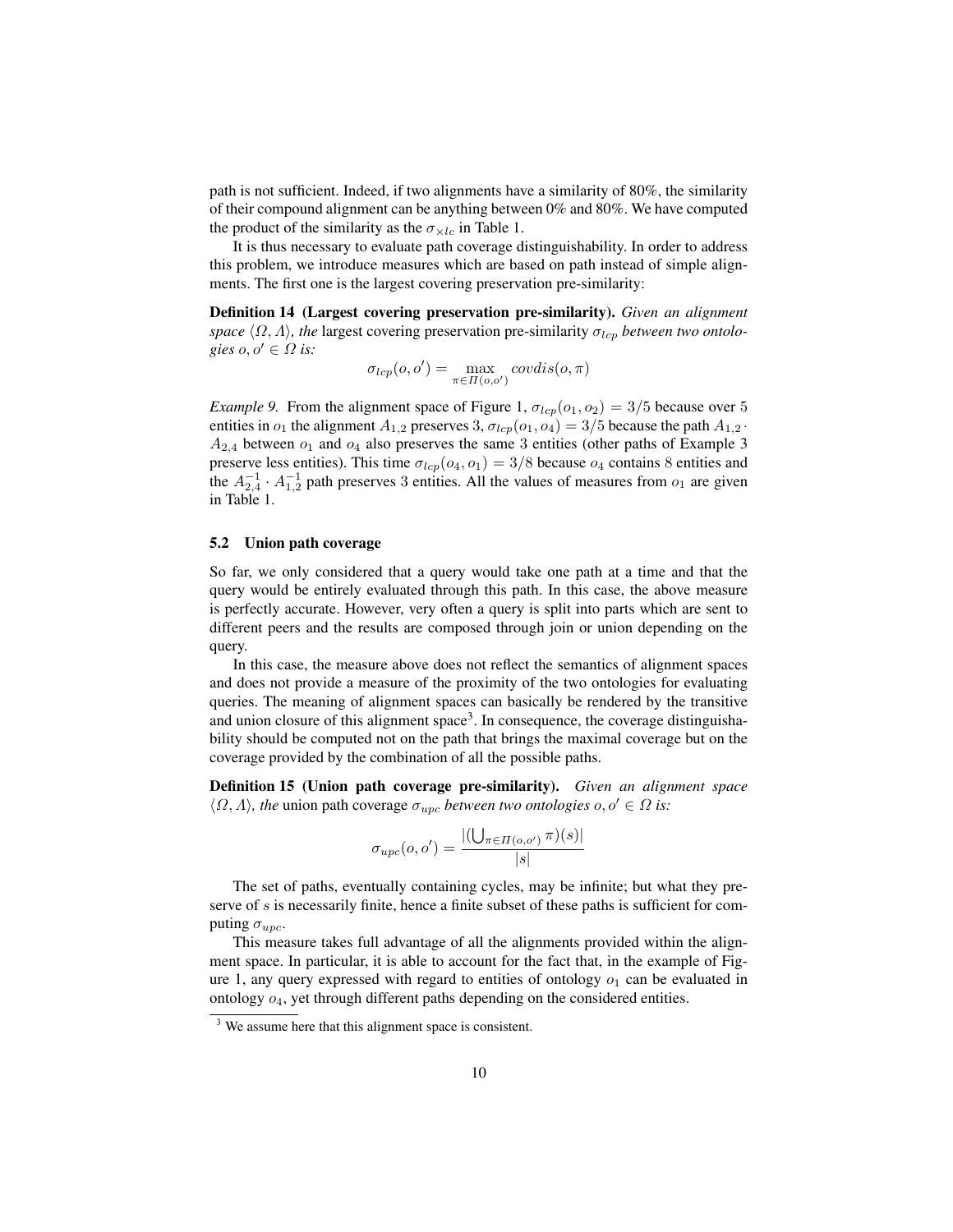*Example 10.* From the alignment space of Figure 1,  $\sigma_{upc}(o_1, o_2) = 4/5$  because over 5 entities in  $o_1$  the alignment  $A_{1,2}$  preserves 3 but in addition the path  $A_{1,3} \cdot A_{2,3}^{-1}$  preserves  $d_1 \text{. } \sigma_{\text{upc}}(o_1, o_4) = 1$  because the path  $A_{1,2} \cdot A_{2,4}$  between  $o_1$  and  $o_4$  also preserves the same 3 entities and the path  $A_{1,3} \cdot A_{3,4}$  preserves the two remaining ones. This time  $\sigma_{upc}(o_4, o_1) = 5/8$  because out of the 8 entities in  $o_4$ , the  $A_{2,4}^{-1} \cdot A_{1,2}^{-1}$  path preserves 3 entities and  $A_{3,4}^{-1} \cdot A_{1,3}^{-1}$  preserves two other ones. All the values of measures from  $o_1$ are given in Table 1.

| measure $ o_1 \t o_2 \t o_3$ |  | 04                                                                                                                                     | О5 |
|------------------------------|--|----------------------------------------------------------------------------------------------------------------------------------------|----|
| $\sigma_{lc}$                |  |                                                                                                                                        |    |
| $\sigma_{\times lc}$         |  |                                                                                                                                        |    |
| $\sigma_{lcp}$               |  | $\begin{array}{ccc} 1 \ 3/5 \ 2/5 & 0 & 0 \\ 1 \ 3/5 \ 2/5 \ 9/35 & 0 \\ 1 \ 3/5 \ 2/5 \ 3/5 & 0 \\ 1 \ 4/5 \ 3/5 & 1 & 0 \end{array}$ |    |
| $\sigma_{upc}$               |  |                                                                                                                                        |    |

Table 1. Coverage and distinguishability based similarities with regard to  $o_1$  for the ontologies of Figure 1 (with  $\theta = \{\equiv, \sqsupseteq\}$ ).

#### 5.3 OntoSim

OntoSim is a Java library for computing distance or similarity measures between ontologies<sup>4</sup>. It can be used by other tools, such as matchers, through its API.

OntoSim implements the measures described in [1] and here. The alignment space measures presented here usually rely on the sets of paths between two nodes in a graph which is a highly complex problem (the number of acyclic paths being  $n!$  in a complete graph). However, because we have a quantity to optimise (the degree of coverage), this provides a ground for implementing branch-and-bound strategies (even for the union path coverage). In addition, we have developed a focussed search heuristics aiming at maximising the potentially preserved coverage (preservation can only decrease monotonously). Both approaches put together are really efficient in practice.

## 6 Comparison of presented measures

In order to better understand how these measures behave, we have performed experiments. These experiments follow those comparing measures in ontology spaces on the ontology alignment evaluation initiative (OAEI) benchmark ontologies [1]. They especially offered a separate evaluation of entity similarity measures and set similarity measures. The following experiment compares ontology space measures and alignment space measures on the OntoFarm data set (OAEI conference data set). Two experiments have been carried out for evaluating respectively the agreement between different measures and the robustness of alignment space measures.

<sup>4</sup> http://ontosim.gforge.inria.fr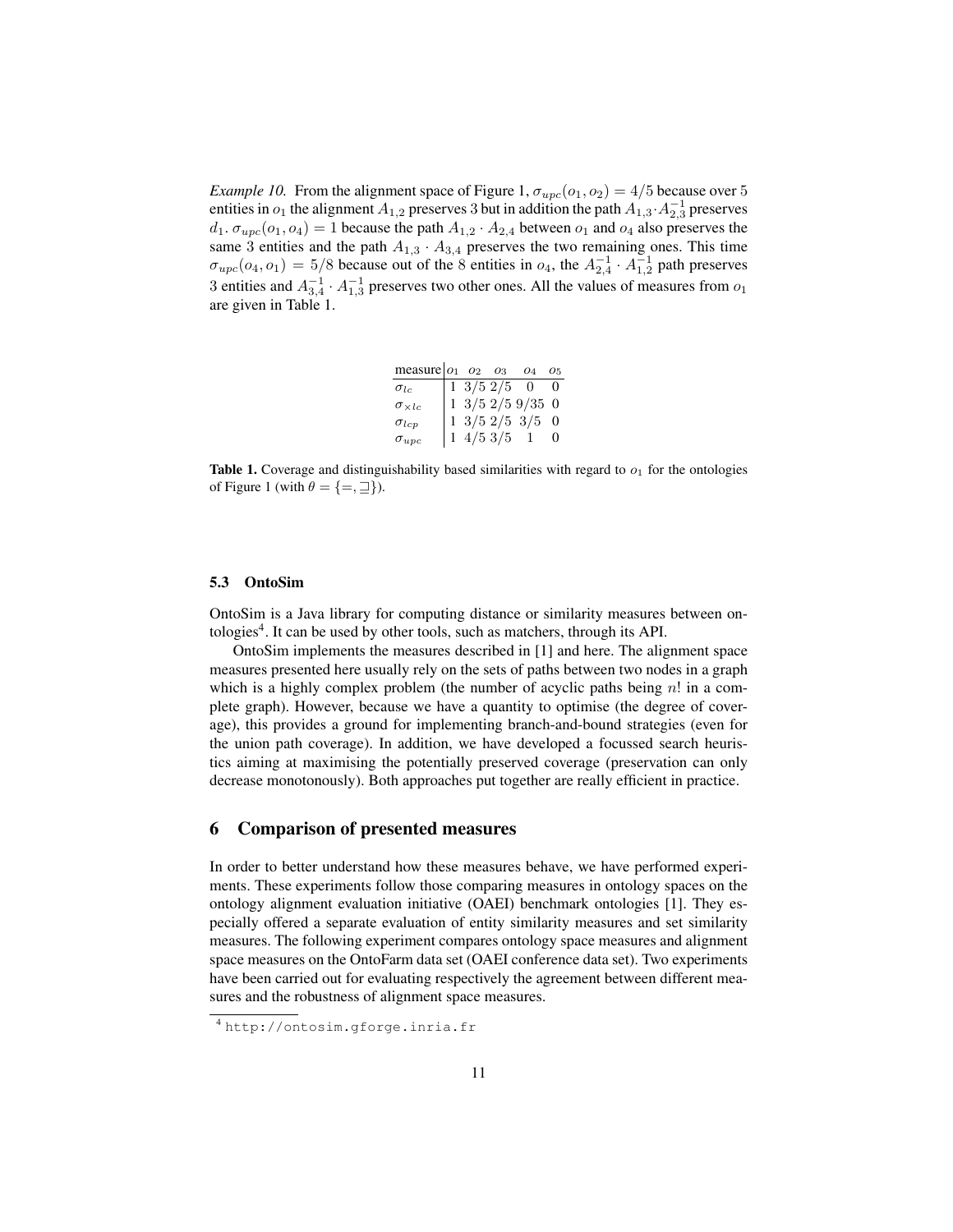#### 6.1 Dataset description

There are very few datasets available which have the structure of an alignment space: many ontologies and alignments. The OntoFarm dataset<sup>5</sup> [13] is made of a collection of 15 ontologies dealing with the conference organisation domain. Ontologies are based upon three types of underlying resources:

- actual conference (series) and its web pages,
- actual software tool for conference organisation support,
- experience of people with personal participation in organisation of actual conference.

This dataset has been used several times in the OAEI evaluation campaigns. We have used those of 2009. For the experiment purpose, we have used a set of 105 alignments obtained as a majority vote between 7 matchers (Aroma, ASMOV, DSSim, Falcon, Lily, OLA, TaxoMap). We have suppressed empty alignments, resulting in 91 alignments containing 827 correspondences. Alignments are non-oriented: they can be traversed in both ways.

#### 6.2 Agreement

The first experiment aims at comparing rank correlation between measures. Its goal is to compare if the proximity orders induced by alignment space measures can be correlated with the proximity orders induced by ontology space measures. We compare the alignment space measures with the measures that have been found the best in our previous study [1]. JaccardVM and CosineVM are measures between vectors determined by the terms used to describe entities in both ontologies, EntityLexicalMeasure computes a similarity between entities from their annotations, e.g., labels and comments, and extract a similarity between ontologies, while TripleBasedEntitySim compares entities on the basis of the RDF triples that involve them and extract a similarity between ontologies.

We use the standard Kendall  $\tau_b$  rank correlation for computing the correlation between compared measures. In these experiments, the significance test at level of 5% gives a confidence interval of  $[-0.09; 0.09]$ .

*Agreement results* The resulting agreement is shown in Table 2 using the Kendall  $\tau_b$ correlation coefficient [14]. It ranges between −1 and 1, hence all these measures are correlated to some extent.

More interesting information is found when using these data for clustering the measures with respect to their agreement. Hierarchical clustering from agreement provides the dendrogram of Figure 4 (we have used single linkage, but the other linkage measures give the same results).

The two path measures, i.e.,  $\sigma_{ap}$  and  $\sigma_{sap}$ , do not agree with other measures. This can be easily explained because the graph of alignments is very connected (91 alignments out of 105 possible ones) so these measures are not very informative: the ontologies come in few groups depending on how they are connected to the others, most

<sup>5</sup> http://nb.vse.cz/~svatek/ontofarm.html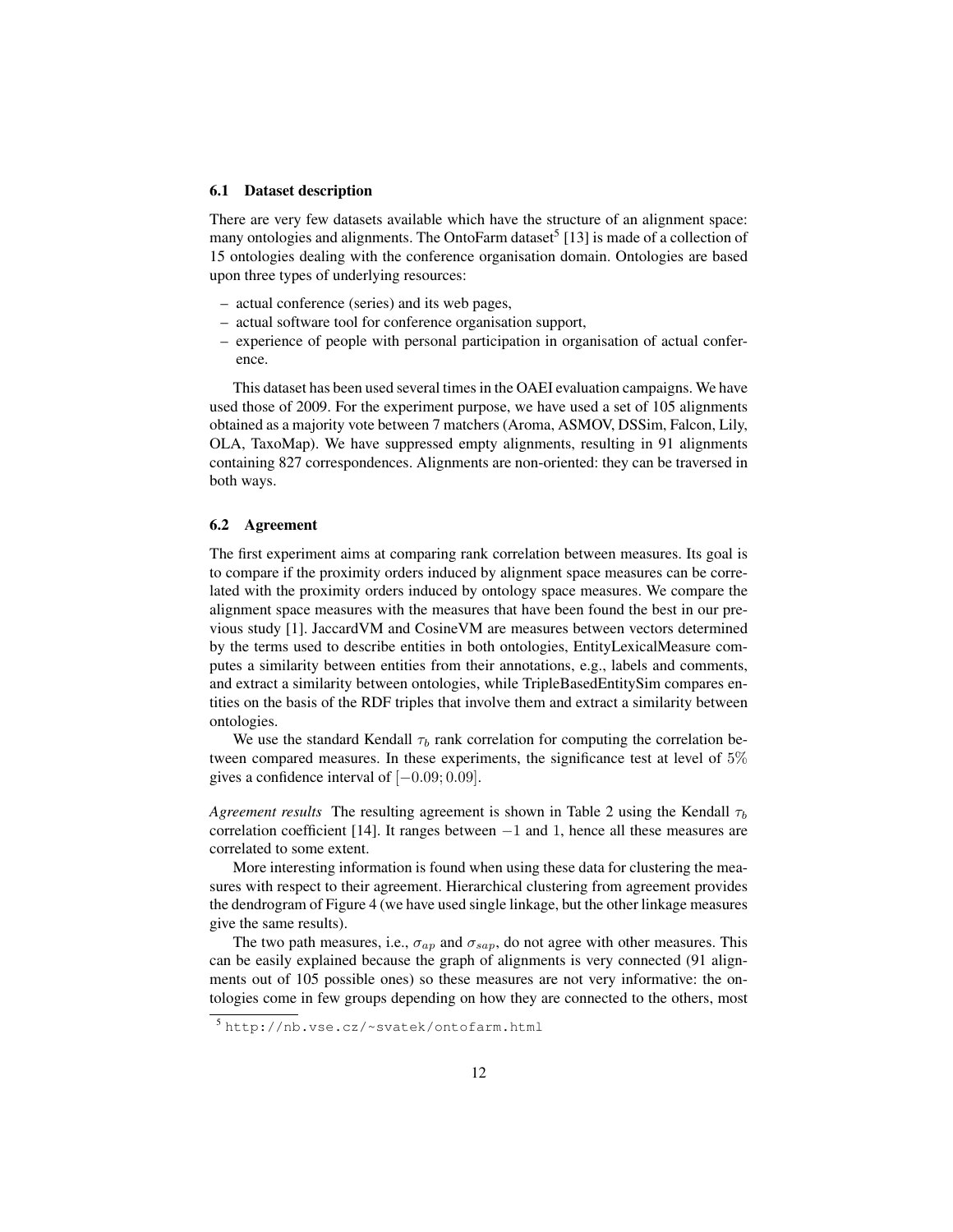|                                       | $\sigma_{sap}$ | $\sigma_{lcp}$ | $\sigma_{upc}$ | JaccardVM | CosineV | exicalMeasure<br>EntityL | TripleBasedEntitySim |
|---------------------------------------|----------------|----------------|----------------|-----------|---------|--------------------------|----------------------|
| Alignment path $(\sigma_{ap})$        | 0.881          | 0.147          | 0.147          | 0.418     | 0.315   | 0.117                    | 0.115                |
| Shortest path $(\sigma_{\text{gap}})$ |                | 0.138          | 0.138          | 0.414     | 0.32    | 0.099                    | 0.092                |
| Largest covering $(\sigma_{lcn})$     |                |                | 0.237          | 0.169     | 0.127   | 0.086                    | 0.081                |
| Union path coverage $(\sigma_{upc})$  |                |                |                | 0.169     | 0.127   | 0.086                    | 0.081                |
| JaccardVM                             |                |                |                |           | 0.681   | 0.288                    | 0.272                |
| CosineVM                              |                |                |                |           |         | 0.196                    | 0.158                |
| EntityLexicalMeasure                  |                |                |                |           |         |                          | 0.902                |

Table 2. Agreement results between measures.



Fig. 4. Cluster dendrogram for measures based on alignment and ontology space (figures indicate agreement).

of them being reachable through one alignment. This is not discriminating enough and it is penalised by the  $\tau_b$  variant. As expected, this shows that these measures are very dependent on the topology of the alignment space.

The most interesting aspect of this test is that coverage-based measures, i.e.,  $\sigma_{lcp}$ and  $\sigma_{upc}$ , are far more correlated with the content based measures than to the pathbased measures. They are even more correlated to the vector-space measures than the vector space measures agree with the entity-based measures. This is a very good sign especially that in our previous experiments we saw that JaccardVM and TripleBasedEntitySim were the best ontology space measures. This shows that these measures, which do not have access to the content of ontologies, are meaningful with regard to this content.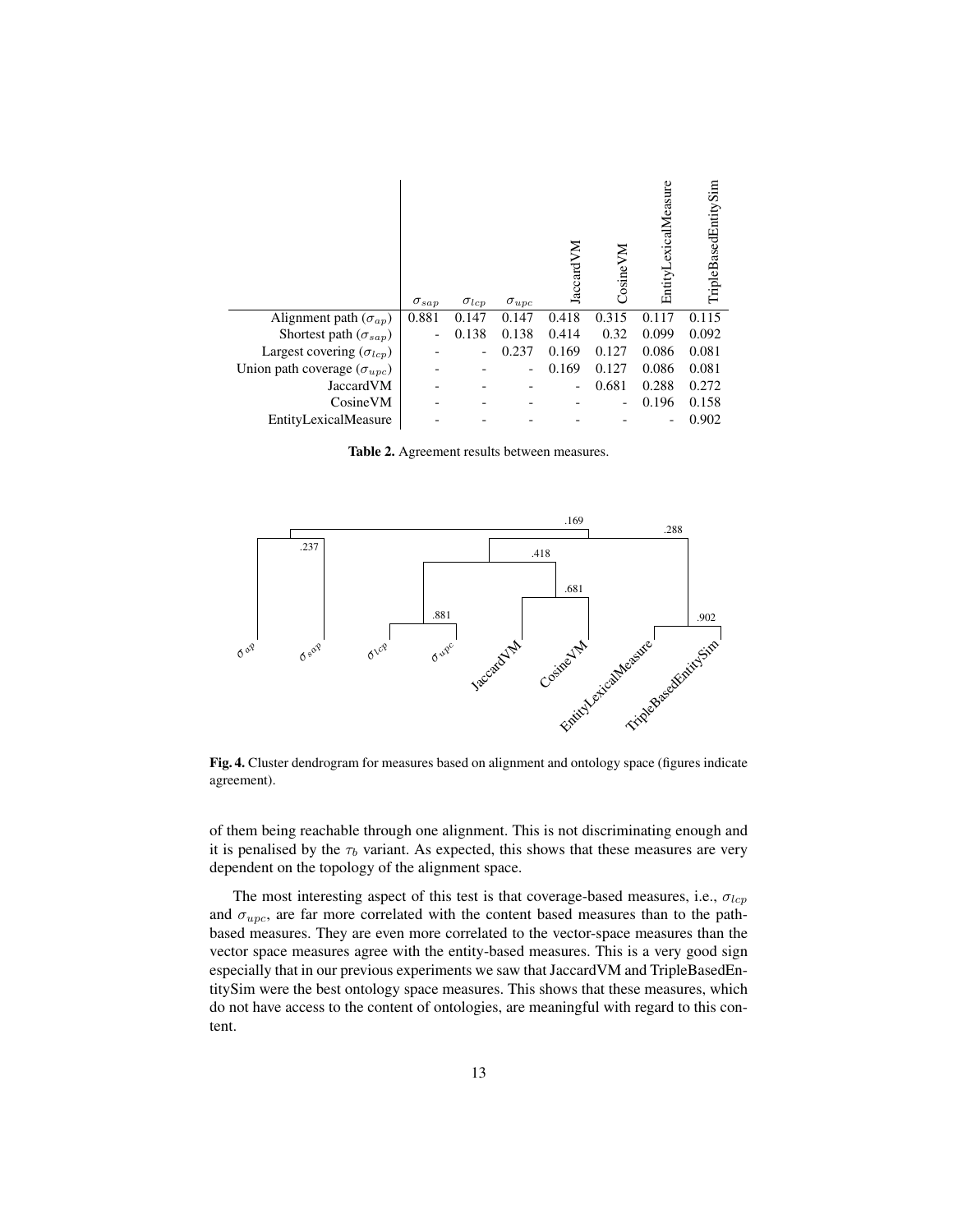### 6.3 Robustness

The second experiment focuses on robustness of alignment space measures. For that purpose, alignment spaces are altered in a systematic manner. We have retained two variants for this degradation:

**variant 1:** Randomly remove  $n\%$  of alignments in an alignment space **variant 2:** Randomly remove  $n\%$  of correspondences in all alignments

The experiment consisted of evaluating, for each measure, the agreement between the alignment space measure without degradation and the same measure computed on the altered alignment space. This experiment has been done with several levels of degradation, from 10% to 100% with a step of 10%. Since this procedure is based on random degradation, we repeated it 10 times for each level and averaged the results.

Agreement is still measured by the Kendall  $\tau_b$  rank correlation between the measure obtained on the initial alignment space and that obtained on the degraded alignment space.

For the second variant, we only compare the two coverage measures because this type of degradation has no impact on path measures since it preserves the topology of alignment spaces.

We expect that the degradation obtained with the first variant will have a more negative impact on the robustness of measures.

*Results of Variant 1* Results of this first variant are given in Figure 5 (left). Path-based measures do not have good results for the same reason as before: the graph being very connected, most ontologies are at the same distance to one another, then the  $\tau_b$  coefficient penalises this behaviour. Still the correlation remains positive (0 means random).

Coverage-based measures have a linearly decreasing curves. This result shows the strong dependency of all these measures on available alignments. Both measures are very close, and indeed, we have observed this in other experiments as well.

*Results of Variant 2* Results of the second variant are given in Figure 5 (right). Both measures show a sub-linear degradation: this shows that they are quite robust to correspondence degradation. We replicated these experiments with different datasets, different modus operandi and different agreement measures. The results are the same with a different amplitude of the robustness to the correspondence degradation (which is sometimes better and sometimes worse than the one observed here, but always more resistant than linear).

Results of  $\sigma_{lcp}$  (degree of agreement with non-degraded variant) seems higher, therefore we can conclude that it is less dependent on particular correspondences (this does not mean that they are better, just more robust).

The robustness tests show that alignment space measures are indeed correlated with the quality of the alignment space (so they are not random measures). In both cases, the measures are rather robust since their agreement with their initial behaviour decreases less than the degradation. The coverage-based measures shows some independence from correspondences degradation.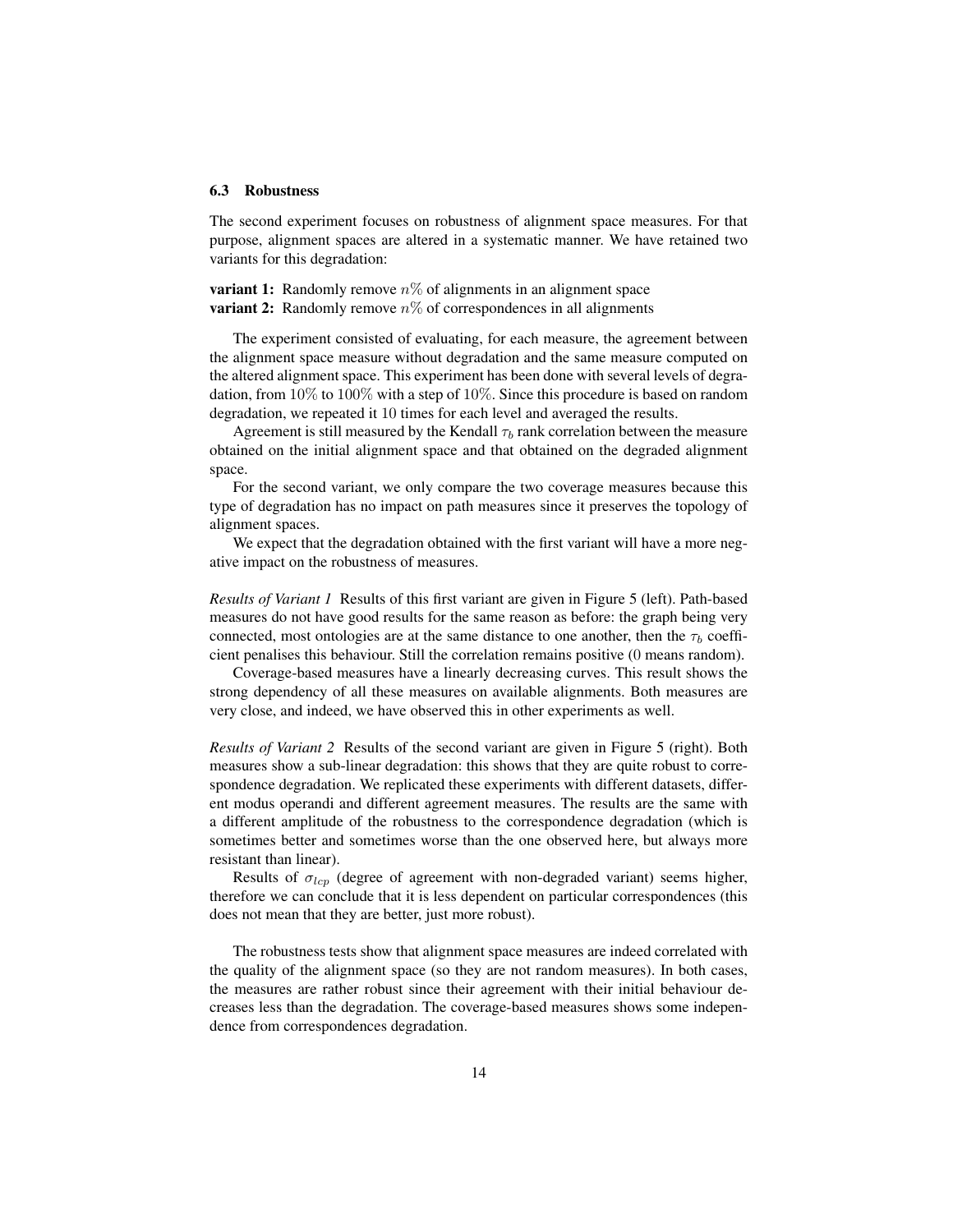

Fig. 5. Robustness of measures in function of the degree of degradation (Variant 1: alignment degradation and 2: correspondence degradation).

## 7 Conclusion

We have introduced a new way to measure similarity between ontologies adapted to a context in which alignments are available, such as the semantic web or semantic peerto-peer systems [15]. Such measures rely on the available alignments instead of the content of the ontologies. They are useful when some ontologies are not available or when the proximity must denote the ability to transfer information from one ontology to another.

We have defined precisely some possible such measures. Path-based measures take into account the topology of alignment spaces. Coverage-based measures are based on the coverage and distinguishability of alignments and can account for combined alignment paths for transforming queries. This allows global reasoning on alignments alone which is something less easy in local environments.

The proposed measures have been implemented in the OntoSim library and compared to measures taking advantage of ontology content in order to detect similarity. Although not strongly correlated with the best measures, the coverage-based measures provide results comparable to these. Moreover, in addition to not depend on the ontology content, they have proved to be reasonably robust to errors in the alignments, especially if individual correspondences are missing. This is very encouraging.

The proposed measures have been designed with simplifying hypotheses that requires further investigation in order to relax them. This mostly concerns taking into account different alignment relations and alignment confidence, in the style of [11], as well as considering more closely non functional alignments. It would also be interesting to look further into the joint use of ontology space and alignment space measures.